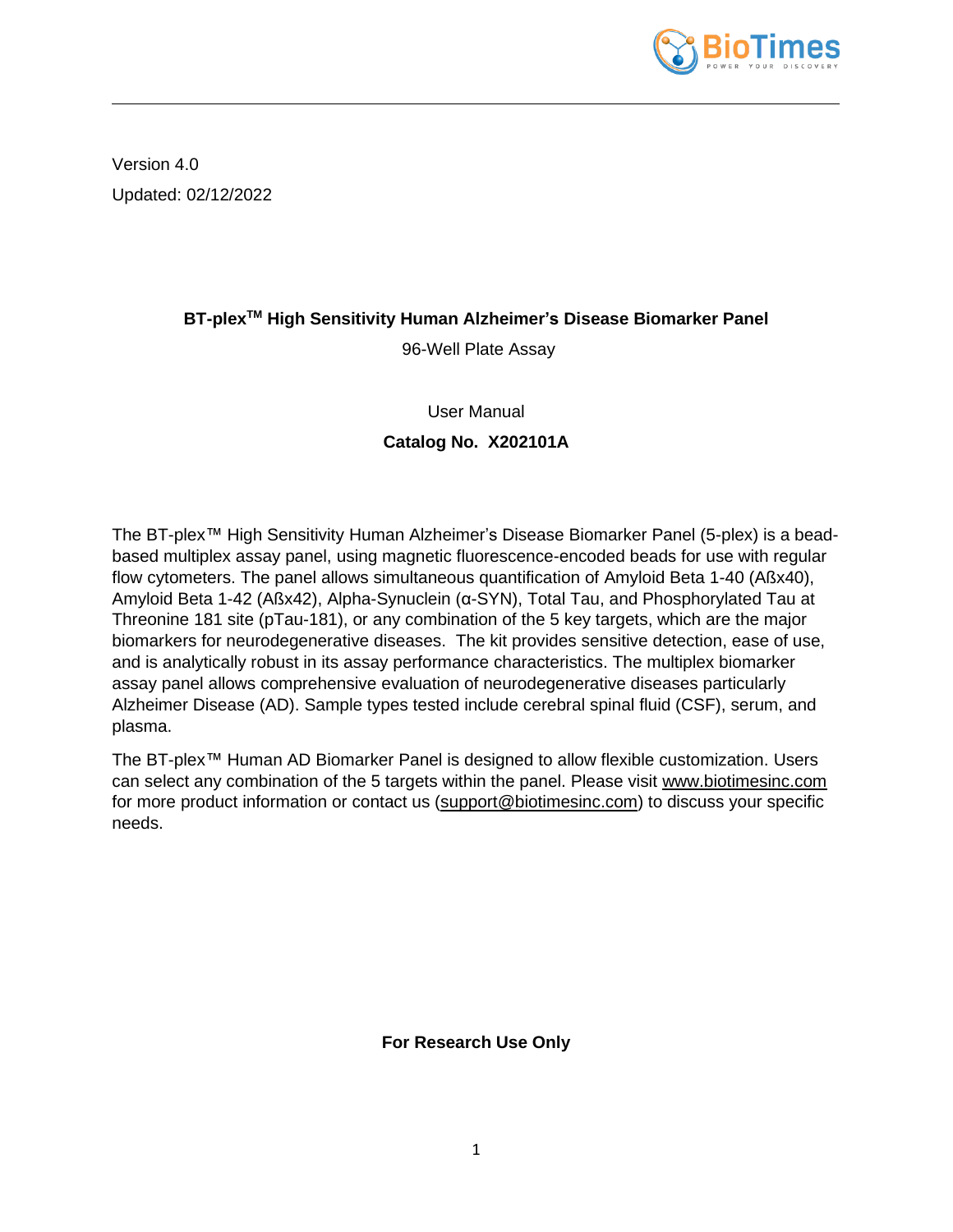

# **TABLE OF CONTENTS**

### **Warning**:

- 1. This reagent may contain Sodium Azide and other common laboratory chemicals. The chemical, physical, and toxicological properties of these materials have not been thoroughly investigated. Standard Laboratory Practices should be followed. Avoid skin and eye contact, inhalation, and ingestion.
- 2. Biological samples should be handled as potentially hazardous. Follow universal precautions as established by the Center for Disease Control and Prevention and by the Occupational Safety and Health Administration when handling and disposing of infectious agents.
- 3. Do not mix or substitute reagents from different kits or lots. Reagents from different manufacturers should never be used with this kit.
- 4. Do not use this kit beyond its expiration date.
- 5. SA-PE and fluorescent beads are light-sensitive. Minimize light exposure.
- 6. DO not freeze SA-PE and beads.

It is important that you read this entire manual carefully before starting your experiment.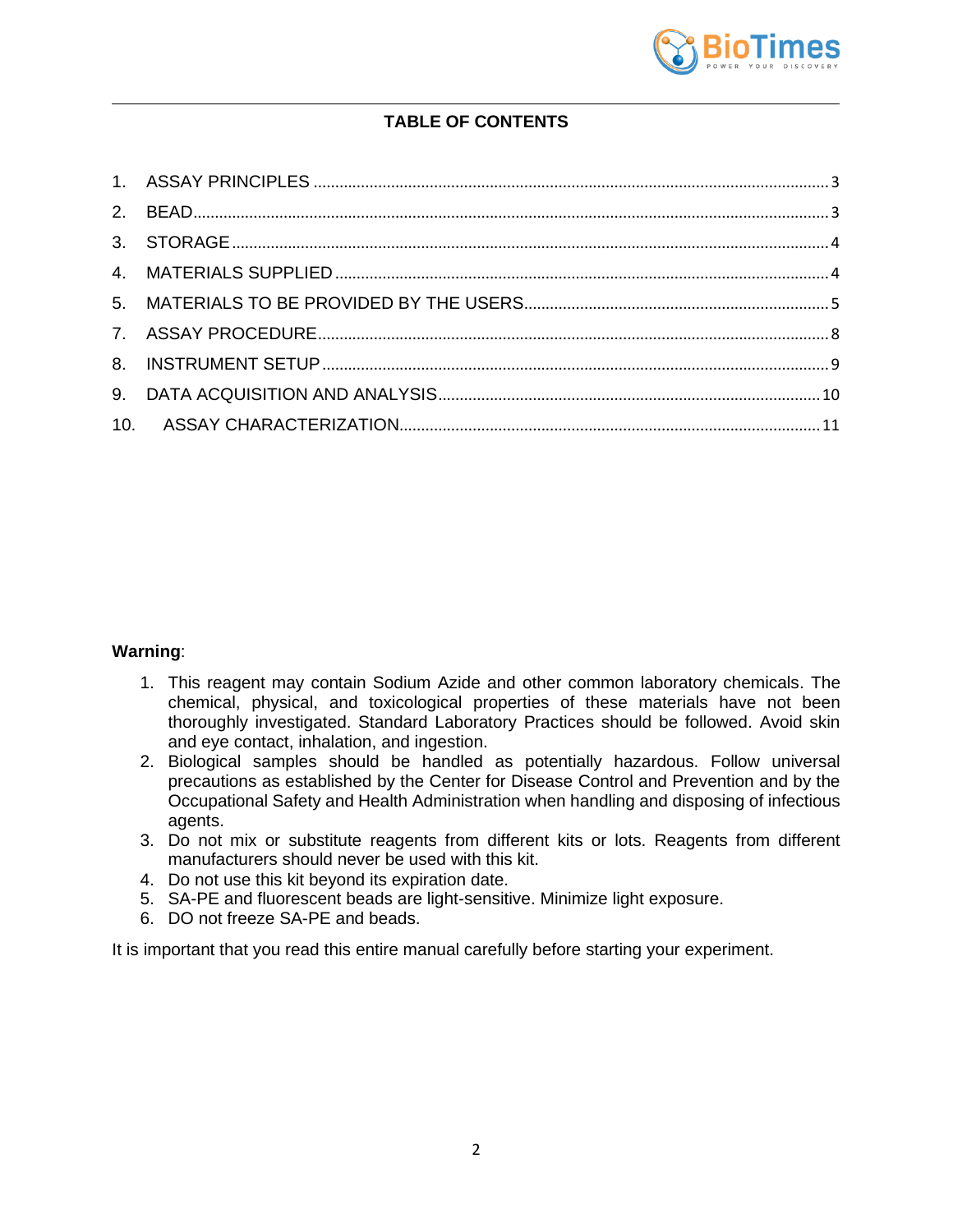

### **1. ASSAY PRINCIPLES**

<span id="page-2-0"></span>BT-plex™ bead-based kits use the same principle as typical sandwich immunoassays. Magnetic beads are differentiated by a combination of bead size and internal fluorescence intensities. Each bead set has a functional surface and is chemically conjugated with a specific capture molecule (e.g., antibody or binding protein) on the surface of the bead specific for a given analyte. When a selected group of beads with different Bead IDs are mixed and incubated with a sample, each target analyte in the sample will bind to its specific capture beads. A mixture of biotinylated detection antibodies specific to the targets are added, each detection antibody in the cocktail will bind to its specific analyte bound on the capture beads, thus forming capture bead-analytedetection antibody sandwiches. Streptavidin-phycoerythrin (SA-PE) subsequently binds to the biotin group on the detection antibodies, providing a fluorescent signal with intensities in proportion to the quantity of bound analytes. With a flow cytometer reader, analyte-specific populations can be segregated and phycoerythrin fluorescent signal quantified. The concentration of a particular analyte is determined using a standard curve generated in the same assay.

### **2. BEAD**

<span id="page-2-1"></span>The BT-plex assays use two sizes of beads. Each size has several sub-populations that can be identified based on their forward scatter (FSC) and side scatter (SSC) profiles (Beads A, smaller beads and Beads B, larger beads). Each bead size can be further resolved based on their internal fluorescence intensities, which can be detected using FL4, or APC channel, depending on the type of flow cytometer used. The smaller Beads size A consists of 7 bead populations and the larger Bead size B consists of 6 bead populations. Using a combination of selected populations of A Beads and selected populations of B Beads, up to 13 targets can be simultaneously measured in a single sample using 1 multiplex assay panel. A 12-plex panel and associated bead populations are described in Figure 1.





\*Gate R1 represent smaller beads (Size A) and Gate R2 represents larger beads (Size B). The R1 bead populations from lower to higher APC intensity are identified as A1, A2, A3, A4, A5, and A6, respectively. The R2 bead populations from lower to higher APC intensity are identified as B1, B2, B3, B4, B5, and B6, respectively.

For specific conjugated beads used in the Human AD Biomarker Panel 1, refer to Table 1 for exact assignment of Bead Identifications and top standard concentrations.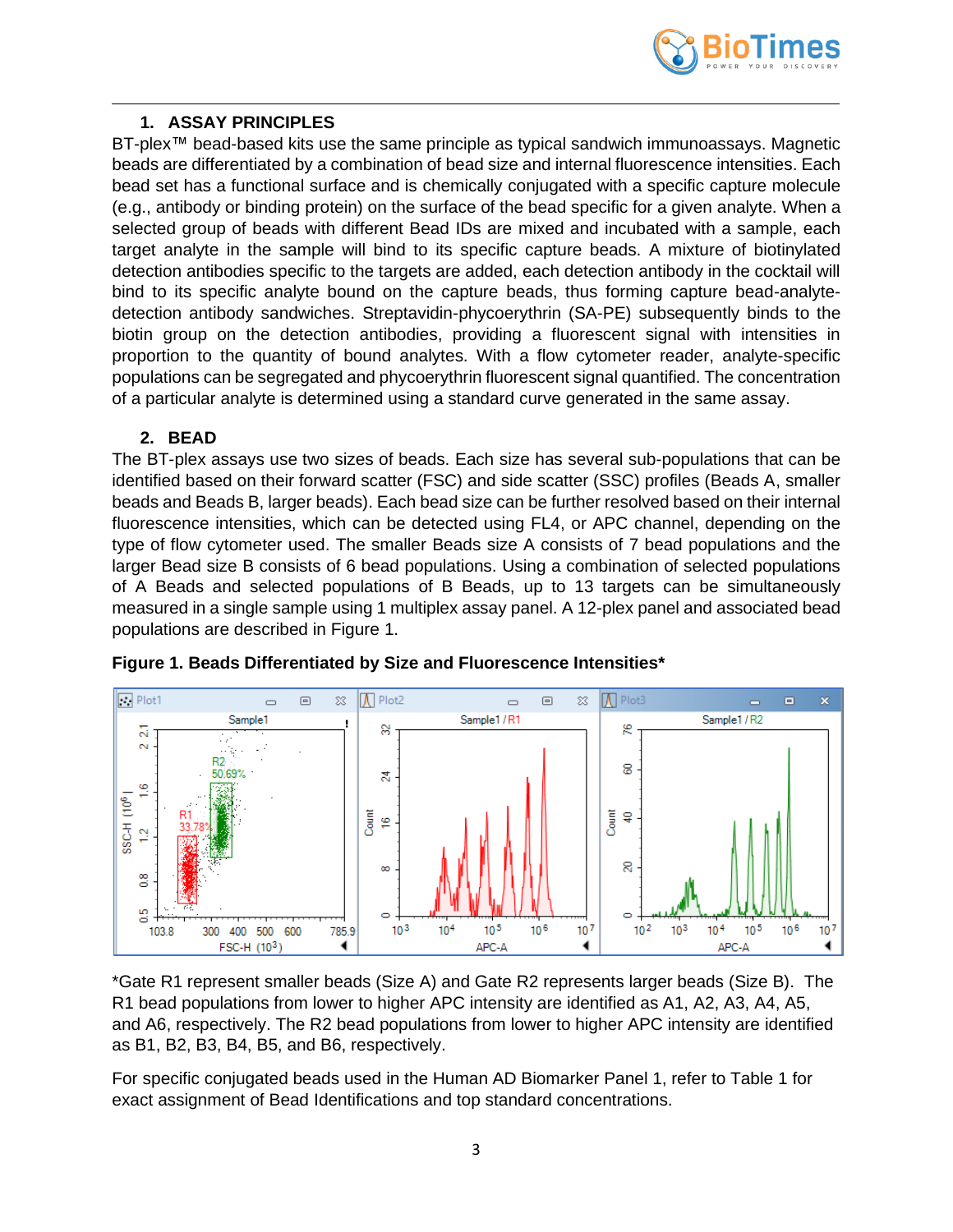

| Target              | <b>Bead ID</b> | <b>Top Standard Conc.*</b> |
|---------------------|----------------|----------------------------|
| Human Aß1-40        | A1             | 100 pg/mL                  |
| Human Aß1-42        | A3             | 100 pg/mL                  |
| Human $\alpha$ -SYN | A5             | 100 ng/mL                  |
| Human pTau-181      | B <sub>3</sub> | 100 $pg/mL$                |
| Human Total Tau     | B <sub>6</sub> | 5,000 pg/mL                |

#### **Table 1. Panel Targets, Bead ID, and Reference Standard Concentration**

Bead ID is used to associate bead populations with target analytes. For data analysis of FCS files, association of analyte and bead ID will be defined during the gating step of the data analysis software.

\*The concentration of the target concentration when the lyophilized standard is reconstituted to 2.0 mL with Assay Buffer. The values assignments to standard subject to change from lot to lot.

### **3. STORAGE**

<span id="page-3-0"></span>All original kit components should be stored at between 2°C and 8°C. DO NOT FREEZE Premixed Beads, Detection Antibodies or SA-PE.

Once the standard and Control Samples have been reconstituted, transfer contents to respective polypropylene microfuge vials. DO NOT STORE RECONSTITUTED STANDARD and Control Samples IN GLASS VIALS. Leftover reconstituted standard and Control Samples should be stored at ≤-70°C for future use. Avoid multiple freeze-thaw cycles. Discard any leftover diluted standards.

# **4. MATERIALS SUPPLIED**

<span id="page-3-1"></span>The BT-plex kit contains enough reagents for 100 tests with a small overfill to cover pipetting loss, listed in the table below. The reagent volume is sufficient for a 12-point standard curve with each point in duplicate and 72 individual sample wells.

| <b>Kit Components</b>                                    | Quantity | <b>Volume</b> | Item#                  |
|----------------------------------------------------------|----------|---------------|------------------------|
| Human AD Panel 1 Pre-mixed Beads, Magnetic               | 1 Bottle | $3.5$ mL      | X202101-01 or<br>vary* |
| Human AD Panel 1 Detection Antibody                      | 1 Bottle | 3.5 mL        | X202101-02             |
| Human AD Panel 1 Standard, Lyophilized                   | 1 Bottle | <b>NA</b>     | X202101-03             |
| BT-plex <sup>™</sup> Streptavidin-Phycoerythrin Solution | 1 Bottle | $3.5$ mL      | X202101-04             |
| BT-plex <sup>™</sup> Assay Buffer                        | 1 Bottle | 25 mL         | BTAB01                 |
| BT-plex™ 20X Wash Buffer                                 | 1 Bottle | 25 mL         | BTWB01                 |
| Low binding V-bottom plate**                             | 1 Plate  | <b>NA</b>     | <b>NA</b>              |
| Adhesive Plate sealer                                    | 2 sheets | <b>NA</b>     | <b>NA</b>              |
| <b>Instruction Manual</b>                                |          | <b>NA</b>     | <b>NA</b>              |

#### **Table 2: Kit Components information**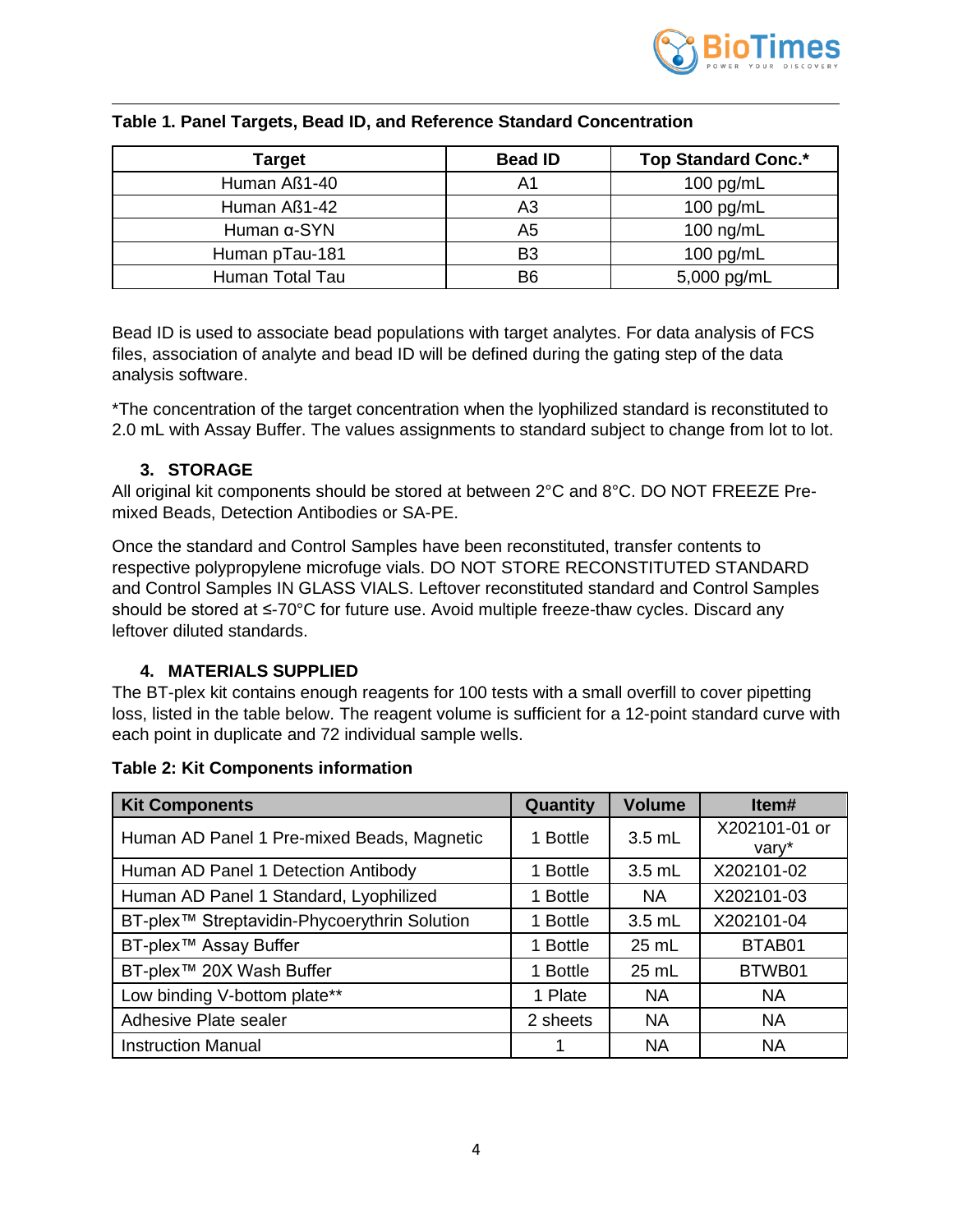

\*Catalog number of premixed beads vary with selection of targets. X202101-01 contains all 5 targets. Premixed beads are ready to use. \*\*Low-binding V-bottom plate may be reused once after thorough cleaning.

For ordering a custom panel with individual beads, please use the table below to select target of interest and send the information alone with your contact details to [sales@biotimesinc.com.](mailto:sales@biotimesinc.com)

| <b>Target</b>       | Bead ID* | <b>Target to select</b> |
|---------------------|----------|-------------------------|
| Human Aß1-40        | A1       |                         |
| Human Aß1-42        | A3       |                         |
| Human $\alpha$ -SYN | A5       |                         |
| Human pTau-181      | B3       |                         |
| Human Total Tau     |          |                         |

## <span id="page-4-0"></span>**5. MATERIALS TO BE PROVIDED BY THE USERS**

5.1 A flow cytometer with two lasers (e.g., a 488 nm blue laser or 532 nm green laser and a 633-635 nm red laser) capable of distinguishing 575 nm and 660 nm is required. Partial list of compatible flow cytometers is tabulated below:

| <b>Flow Cytometer*</b>                                                                      | <b>Classification</b><br><b>Channel</b> | <b>Emission</b><br>Wavelength | <b>Reporter</b><br><b>Channel</b> | <b>Emission</b><br>Wavelength                                        |
|---------------------------------------------------------------------------------------------|-----------------------------------------|-------------------------------|-----------------------------------|----------------------------------------------------------------------|
| Agilent Novocyte™                                                                           | <b>APC</b>                              | 660 nm                        | <b>PE</b>                         | 572 nm                                                               |
| <b>Beckman Coulter-</b><br>CytoFLEX™                                                        | <b>APC</b>                              | 660 nm                        | <b>PE</b>                         | 585 nm                                                               |
| Beckman Gallios <sup>™</sup>                                                                | <b>APC</b>                              | 660 nm                        | <b>PE</b>                         | 575 nm                                                               |
| BD Accuri™ C6/ C6 Plus                                                                      | APC, FL4                                | 675 nm                        | PE, FL2                           | 585 nm                                                               |
| BD FACSCalibur™,<br>Canto™, Canto II,<br>LSR™, LSRII™, LSR<br>Fortessa™, FACSAria™,<br>etc. | APC/FL4                                 | 660 nm                        | PE/FL2                            | 575 nm                                                               |
| <b>Other Flow Cytometers</b>                                                                | parameters                              |                               |                                   | Please refer to specific instrument instructions for best performing |

- 5.2 Multichannel pipettes capable of dispensing 25 to 200 μL
- 5.3 Reagent reservoirs for multichannel pipetting
- 5.4 Polypropylene microfuge tubes (1.5 mL), mini-FACS tubes
- 5.5 Vortex mixer
- 5.6 Aluminum foil
- 5.7 Absorbent pads or paper towels
- 5.8 Orbital plate shaker (e.g., Lab-Line Instruments, model #4625)
- 5.9 Table-top centrifuges (e.g., Eppendorf centrifuge 5415 C) for microfuge tubes and samples
- 5.10 Magnetic separator for V Bottom Plate (e.g., Invitrogen A14179)
- 5.11 If filter plate is used, a vacuum filtration unit (e.g., Millipore MultiScreen ® HTS Vacuum Manifold, cat # MSVMHTS00 or equivalent) and a vacuum source.
- 5.12 If a magnetic 96-well separator is not available, a centrifuge with a swinging bucket adaptor for microtiter plates (e.g., Beckman Coulter Allegra™ 6R Centrifuge with MICROPLUS CARRIER adaptor for GH3.8 and JS4.3 Rotors)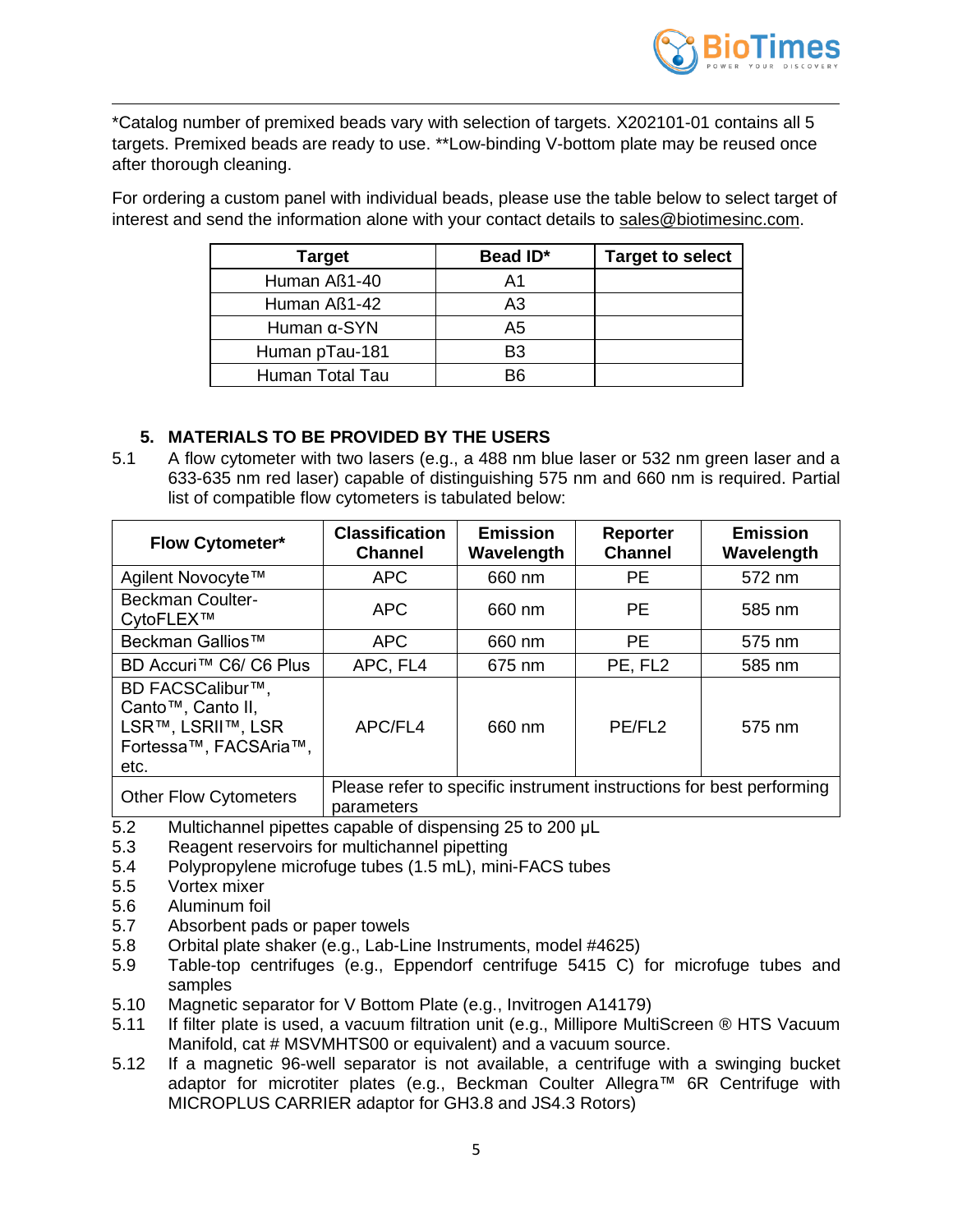

# **6. ASSAY PREPARATION**

- 6.1 Preparation of Serum Samples:
	- 6.1.1 Allow the blood to clot for 30 minutes or longer and centrifuge for 10 minutes at 1,000 x g.
	- 6.1.2 Remove serum and assay immediately or aliquot and store samples at ≤-20°C. Avoid multiple freeze/thaw cycles.
	- 6.1.3 When using frozen samples, it is recommended that samples are thawed completely, mixed, and centrifuged to remove particulates prior to use.
- 6.2 Preparation of Plasma Samples:
	- 6.2.1 Plasma collection using EDTA or citrate as an anti-coagulant is recommended. Centrifuge for 10 minutes at 1,000 x g within 30 minutes after blood collection.
	- 6.2.2 Remove plasma and assay immediately, or aliquot and store samples at ≤-20°C. Avoid multiple freeze/thaw cycles.
	- 6.2.3 When using frozen samples, it is recommended that samples are thawed completely, mixed well, and centrifuged to remove particulates.

### 6.3 Preparation of Cerebrospinal fluid (CSF)

Lumbar puncture (spinal tap) is the most common method used clinically. Follow clinically acceptable practice in CSF sample collection and preparation.

6.4 Preparation of Tissue Culture Supernatant:

Centrifuge the sample to remove debris and assay immediately. If not possible, aliquot and store samples at ≤-20°C. Avoid multiple (>2) freeze/thaw cycles.

6.5 Preparation of Antibody-Immobilized Beads

- If pre-mixed beads are provided in the kit, vortex the bead bottle for 30 seconds prior to use.
- If individual beads are provided in the kit, the individual beads should be mixed with each other and diluted to 1X final concentration with Assay Buffer prior to use. To mix the diluted beads, follow the instructions below (a 3-plex panel is used as an example)
	- Vortex each bead vial for 30 seconds to completely resuspend the beads.
	- Calculate the amount of mixed and diluted beads needed for the assay. Prepare extra volume to compensate for pipetting loss.
	- Each reaction needs 50 µL of mixed and diluted beads. For 50 reactions, 3.0 mL of mixed beads is needed (2.5 mL plus 0.5 mL extra volume). For 96 reactions, prepare 5.5 mL of mixed beads.
	- To make 3.0 ml of 3-plex 1X diluted beads, transfer 0.25 mL of each of the 3 individual beads (12X concentrated) to a fresh tube (total bead volume = 0.75 mL) and add 2.25 mL of Assay Buffer to make the final volume of 3.0 mL.

6.6 Preparation of Wash Buffer

- Bring the 20X Wash Buffer to room temperature and mix to bring all salts into solution.
- Dilute 25 mL of 20X Wash Buffer with 475 mL deionized water. Store unused portions between 2°C and 8°C for up to one month.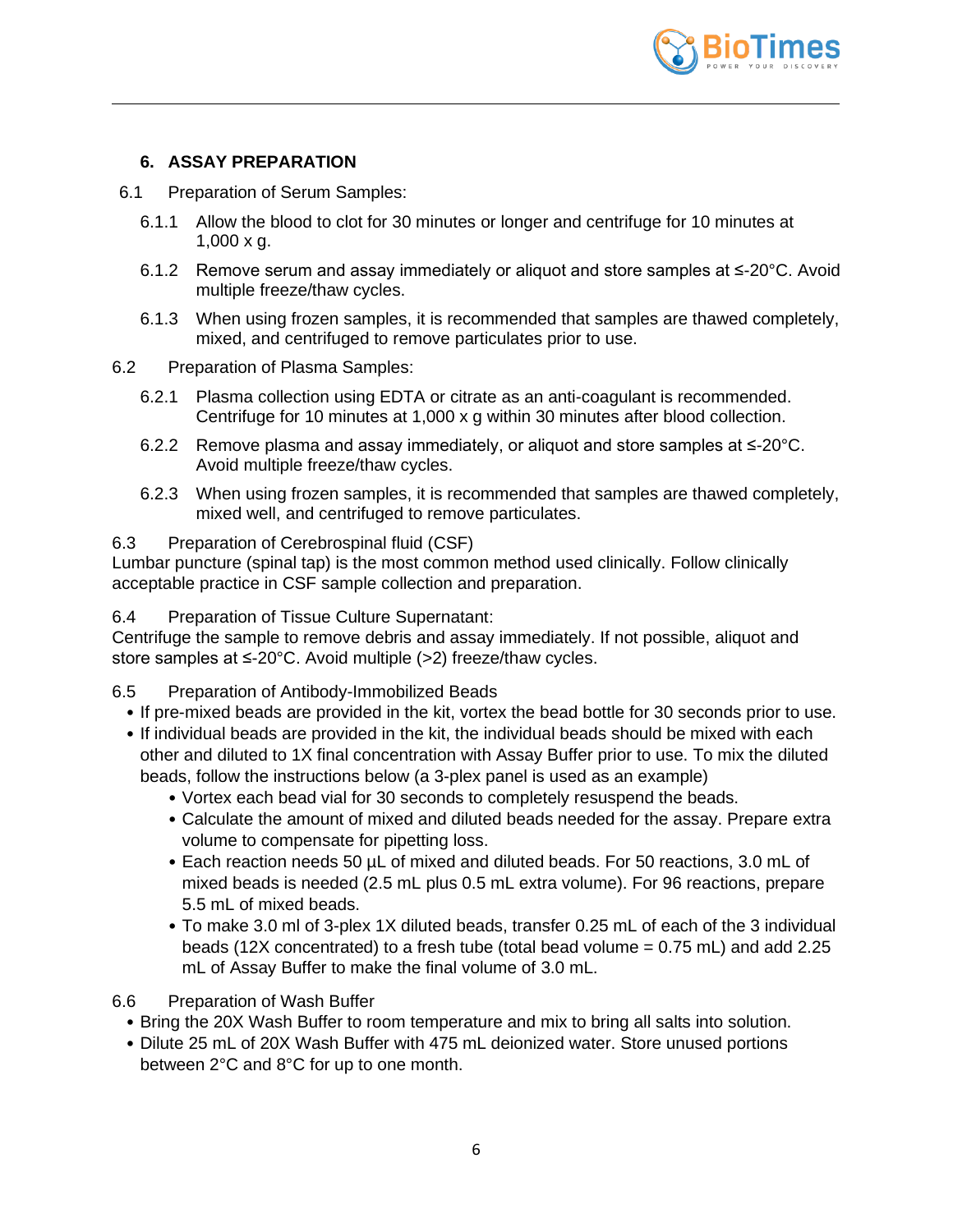

#### 6.7 Standard Preparation

- 6.7.1 Prior to use, reconstitute the lyophilized Human AD Panel 1 Standard Cocktail with 2.0 mL Assay Buffer.
- 6.7.2 Mix well and allow the vial to sit at room temperature for 10 minutes.
- 6.7.3 Transfer the reconstituted standard to an appropriately labeled polypropylene microfuge tube. This will be used as the top standard S11. Note: The top standard concentrations of analytes in this kit are currently set at the concentrations as described in Table 1. Top standard may subject to change from lot to lot.
- 6.7.4 Label 8 polypropylene microfuge tubes as S10, S9, S8, S7, S6, S5, S4, S3, S2 and S1, respectively.
- 6.7.5 Add 100 µL of Assay Buffer to each of the 11 tubes. Prepare 1:1 serial dilution of the top standard (S11) by transferring 100 µL of the top standard (S11) to the S10 tube and mix well. This will be the S10 standard.
- 6.7.6 In the same manner, perform serial 2-fold dilutions to obtain S9, S8, S7, S6, S5, S4, S3, S2 and S1 standards (see the table below using the top standard at 100 pg/mL as an example for Aßx40 and Aßx42).

| <b>Standard</b><br>Point | <b>Serial</b><br><b>Dilution</b> | <b>Assay Buffer</b><br>to Add | <b>Standard to Add</b> | <b>Standard Conc. for</b><br>Aßx40, Aßx42, pTau-181<br>(pg/mL) | <b>Standard Conc.</b><br>for $\alpha$ -Synuclein<br>(ng/mL) | <b>Standard Conc.</b><br>for Total Tau<br>(pg/mL) |
|--------------------------|----------------------------------|-------------------------------|------------------------|----------------------------------------------------------------|-------------------------------------------------------------|---------------------------------------------------|
| S11                      | NA.                              | Add 2.0 mL                    | <b>NA</b>              | 100                                                            | 100                                                         | 5000                                              |
| S <sub>10</sub>          | 1:2                              | $100 \mu L$                   | 100 µL of S11          | 50.00                                                          | 50.00                                                       | 2,500.00                                          |
| S9                       | 1:4                              | 100 µL                        | 100 µL of S10          | 25.00                                                          | 25.00                                                       | 1,250.00                                          |
| S8                       | 1:8                              | $100 \mu L$                   | 100 µL of S9           | 12.50                                                          | 12.50                                                       | 625.00                                            |
| S7                       | 1:16                             | 100 µL                        | $100 \mu L$ of S8      | 6.25                                                           | 6.25                                                        | 312.50                                            |
| S6                       | 1:32                             | $100$ $\mu$ L                 | 100 µL of S7           | 3.13                                                           | 3.13                                                        | 156.25                                            |
| S <sub>5</sub>           | 1:64                             | $100 \mu L$                   | 100 µL of S6           | 1.56                                                           | 1.56                                                        | 78.13                                             |
| S4                       | 1:128                            | $100 \mu L$                   | 100 µL of S5           | 0.78                                                           | 0.78                                                        | 39.06                                             |
| S <sub>3</sub>           | 1:256                            | $100 \mu L$                   | 100 µL of S4           | 0.39                                                           | 0.39                                                        | 19.53                                             |
| S <sub>2</sub>           | 1:512                            | $100 \mu L$                   | 100 µL of S3           | 0.20                                                           | 0.20                                                        | 9.77                                              |
| S <sub>1</sub>           | 1:1024                           | $100 \mu L$                   | 100 µL of S2           | 0.10                                                           | 0.10                                                        | 4.88                                              |
| SO.                      | <b>NA</b>                        | 100 µL                        | NA                     | $\Omega$                                                       | 0                                                           | 0                                                 |

6.7.7 Assay Buffer will be used as the 0 pg/mL standard (C0).

A user may choose to make different serial dilutions starting from different top concentrations. In this case, reconstitution volume and dilution factors need to be adjusted accordingly.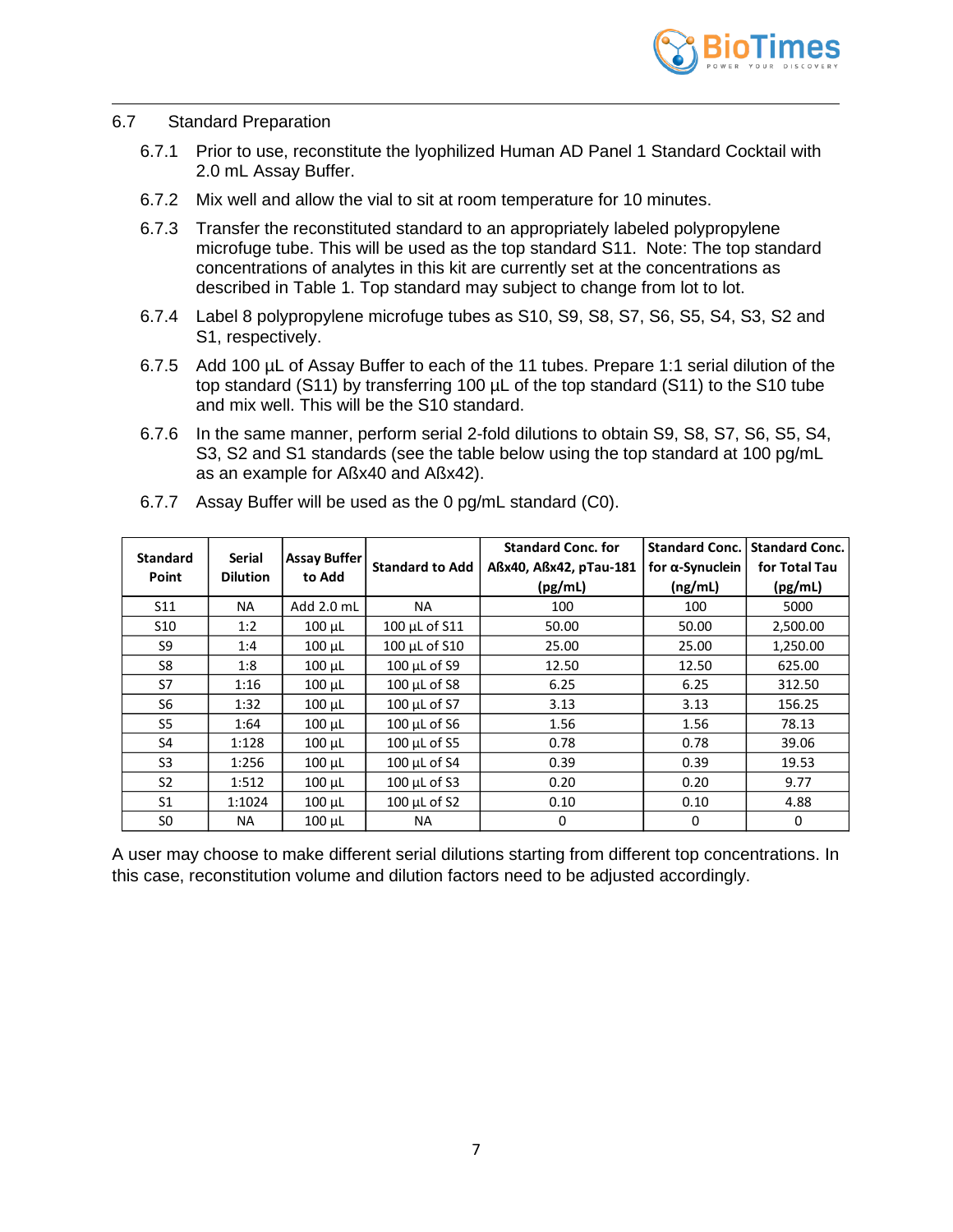

#### 6.8 Sample Dilution

- 6.8.1 Serum or plasma samples can be diluted 4-fold with Assay Buffer before being tested (e.g., dilute 25 µL of sample with 75 µL of Assay Buffer). Alternatively, 6.25 µL of neat serum samples can be added directly to plate wells followed by adding 18.75 µL of assay buffer.
- 6.8.2 CSF samples can be tested without dilutions.
- 6.8.3 For cell culture supernatant samples, the levels of targets vary greatly from sample to sample. A preliminary experiment may be needed to determine the appropriate dilution factor. If sample dilution is desired, dilution should be performed with corresponding fresh cell culture medium or Assay Buffer to ensure accurate measurement.

## **7. ASSAY PROCEDURE**

<span id="page-7-0"></span>The BT-plex™ assay can be performed in a low-binding V-bottom plate, U-bottom plate, a filter plate, or in small test tubes (e.g., microfuge tubes, mini-FACS tubes).

A low-binding V-Bottom 96-well plate is provided with each kit. The following assay protocols are described based on V-Bottom plate. For using small test tubes to run the assays, the protocols can be easily modified. Instead of using a magnetic plate separator, use centrifugation to separate the beads. For use with a filter plate (not provided) or for further modification of protocols, please contact [support@biotimesinc.com](mailto:support@biotimesinc.com) to discuss recommendations.

## **Performing the Assay Using a V-, U-bottom Plate**

- Allow all reagents to warm to room temperature (20-25°C) prior to use.
- Keep the plate upright during the entire procedures (except for quick decanting step) to avoid bead loss.
- The plate should be placed in the dark or wrapped with aluminum foil for all incubation steps.
- Standards and samples should ideally be run in duplicate and arranged on the plate and read on a flow cytometer in a consistent sequential order so that FCS file names and sample IDs are easily identified during data analysis.
- If an autosampler is used for plate reading, the reading orientation and sequential order should be carefully programed so that it matches the desired plate map.
- 7.1 Add **25 µL of diluted standards** to corresponding standard wells of the V-Bottom Plate, or a micro test tube.
- 7.2 Add 25 µL of samples (properly diluted) to sample wells. If sample pre-dilution is not desired, add 6.25 µL neat serum or plasma to each well, followed by adding 18.75 µL of Assay Buffer
- 7.3 Vortex mixed beads for 30 seconds. Add 25 μL of the Premixed beads to each well. (Note: During beads addition, shake mixed beads bottle intermittently to avoid bead settling).
- 7.4 Add 25 µL of Detection Antibody to each well. The total volume for each well should be 75 μL after Detection Antibody addition.
- 7.5 Seal the plate with a sheet of adhesive plate sealer. Cover the entire plate with aluminum foil to protect the plate from light.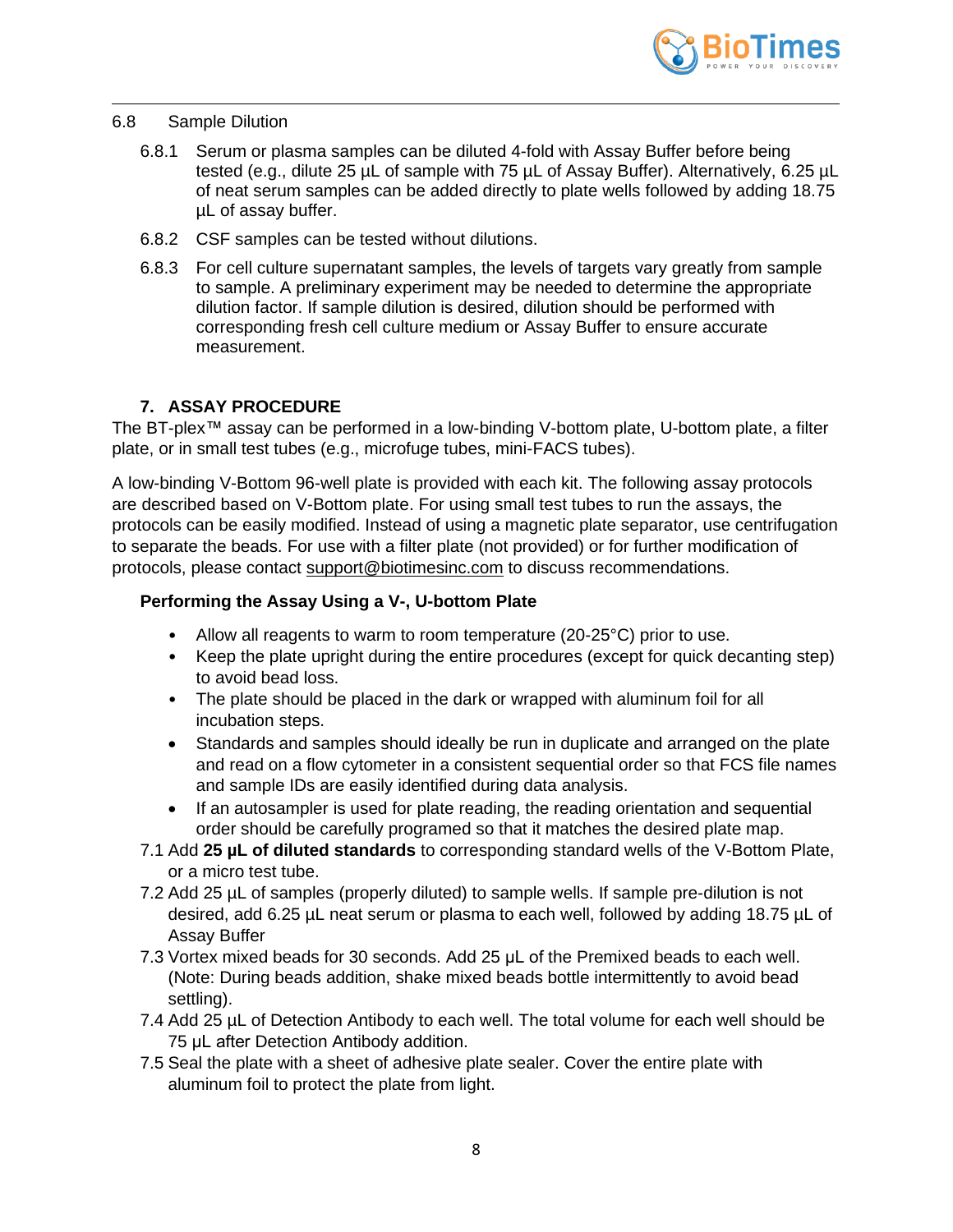

- 7.6 Shake the plate at approximately 500-800 rpm on an orbital plate shaker for 5 min and then put the wrapped plate at 4℃ and incubate for approximately 18 h without having to use a plate shaker. Alternatively, the wrapped plate may be incubated for 2-4 hours at room temperature with moderate orbital shaking. Depending on type of shaker, the shaking speed should be high enough to keep beads in suspension during incubation, but not too high to cause spill-over. Overnight incubation provides better assay sensitivities.
- 7.7 Add 25 µL of SA-PE directly to each well containing the beads-standard/sampledetection antibody mixture. Seal the plate with the plate sealer. Wrap the entire plate with aluminum foil and shake the plate on a plate shaker for additional 30 minutes at room temperature.
- 7.8 Place the plate on a magnetic 96-well plate separator, wait for 1-2 min. Carefully remove liquid from the wells by decanting while holding the V-bottom plate on top of the magnetic 96-well separator, then blotting the plate on paper towels. Remove liquids as much as possible.

*Note: If a magnetic 96-well plate separator is not available, centrifuge the plate at 250 x g*  for 5 minutes with a swinging bucket rotor. Immediately after centrifugation, decant the *liquid into a container by quickly inverting and flicking the plate in one continuous and forceful motion. Blot the plate on a stack of clean paper towel and drain the remaining liquid from the well as much as possible.* 

7.9 Add 150 µL of 1X Wash Buffer to each well. Repeat Step 8.

- 7.10 Add 150 µL of 1x Wash Buffer. Shake the plate on the plate shaker for 1 minute.
- 7.11 Read samples on a flow cytometer. If the flow cytometer is equipped with an autosampler, the samples can be read directly from the plate. Please be sure to program the autosampler to resuspend beads in the well immediately before taking samples. If an autosampler is not available, the samples can be transferred from the plate to micro FACS (or FACS) tubes and read manually on the flow cytometer.

### <span id="page-8-0"></span>**8. INSTRUMENT SETUP**

Start up the instrument following the instrument manufacturer's recommendations.

- 8.1 Create a template for data acquisition using your instrument's data acquisition software. A template is a document or worksheet with density plots (e.g., FSC vs. SSC; PE vs. APC plots) that allows the user to perform machine setup and data acquisition.
- 8.2 Set up the PMT voltages of each channel, if necessary, to be used for data acquisition using the S0 and S7 wells of standards. Most modern flow cytometers have fixed PMT settings (e.g., Accuri C6™ and Novocyte™) and no PMT adjustment is needed.
- 8.3 Partial list of compatible flow cytometers: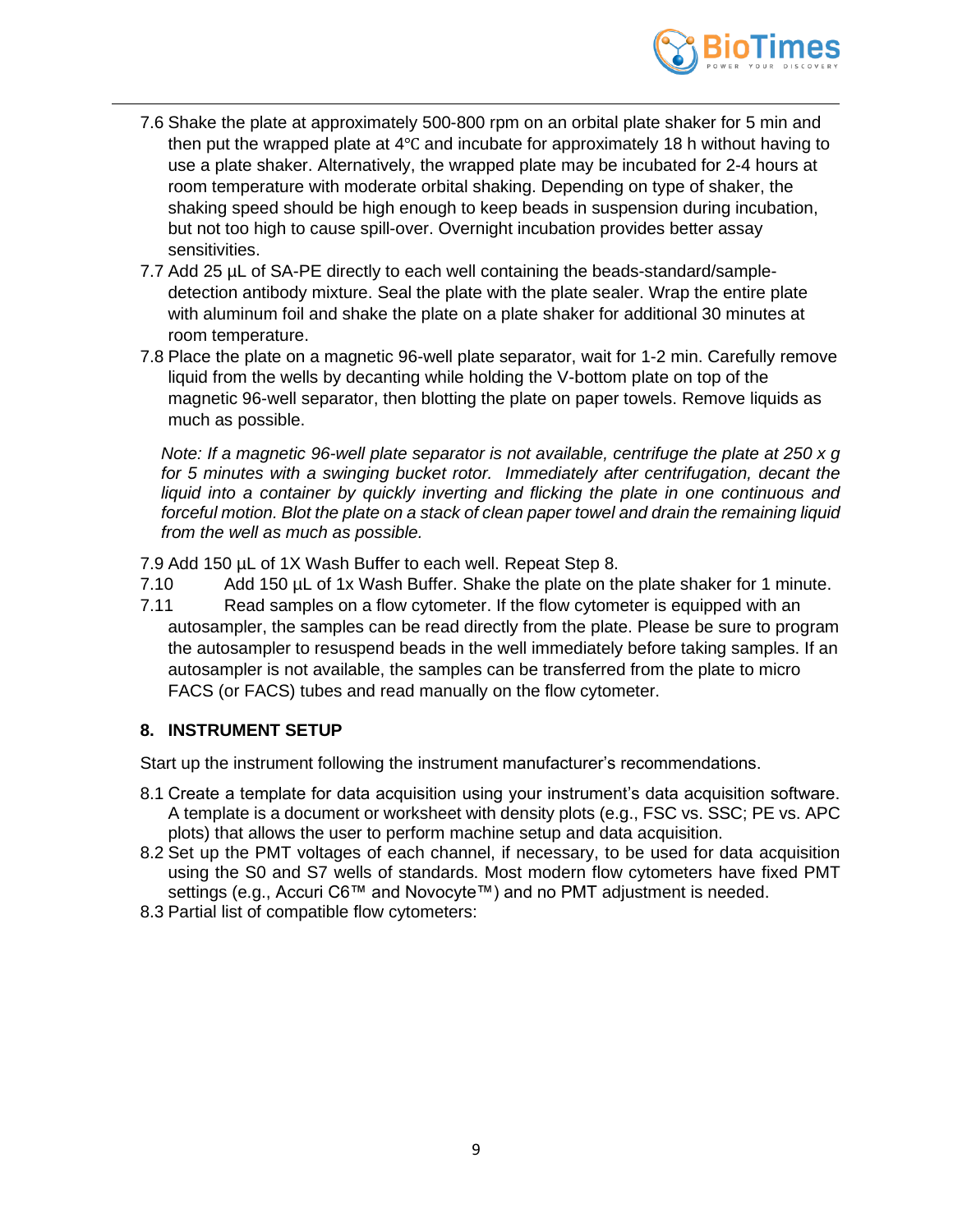

| <b>Flow Cytometer*</b>                                                                       | <b>Classification</b><br><b>Channel</b> | <b>Emission</b><br>Wavelength | <b>Reporter</b><br><b>Channel</b> | <b>Emission</b><br>Wavelength |
|----------------------------------------------------------------------------------------------|-----------------------------------------|-------------------------------|-----------------------------------|-------------------------------|
| Agilent Novocyte™                                                                            | <b>APC</b>                              | 660 nm                        | PE.                               | 572 nm                        |
| <b>Beckman Coulter-</b><br>CytoFLEX™                                                         | <b>APC</b>                              | 660 nm                        | <b>PE</b>                         | 585 nm                        |
| Beckman Gallios™                                                                             | <b>APC</b>                              | 660 nm                        | <b>PE</b>                         | 575 nm                        |
| BD Accuri™ C6/ C6<br><b>Plus</b>                                                             | APC, FL4                                | 675 nm                        | PE.<br>FL <sub>2</sub>            | 585 nm                        |
| <b>BD FACSCalibur™,</b><br>Canto™, Canto II,<br>LSR™, LSRII™, LSR<br>Fortessa™,<br>FACSAria™ | APC/FL4                                 | 660 nm                        | <b>PE/FL</b><br>2                 | 575 nm                        |

## <span id="page-9-0"></span>**9. DATA ACQUISITION AND ANALYSIS**

- 9.1 Before reading samples, make sure that the flow cytometer is set up properly.
- 9.2 Create a new template or open an existing template (for details on how to create a cytometer-specific template, please refer to the Flow Cytometer Setup Guide).
- 9.3 Vortex each sample for 5 seconds before analysis for manual reading. Set plate agitation prior to each reading.
- 9.4 Set the flow rate to low. Set the number of gated beads to be acquired to about 150-200 per analyte (e.g., acquire 1,000-1,500 beads for a 5-plex assay). Instead of acquiring data using total events, create a large gate to include both Beads A and Beads B (gate  $A+B$ ) and set to acquire the number of events in gate  $A + B$ . This will exclude majority of the debris from samples.
- 9.5 Read samples.
	- If using an auto-sampler, read column by column (A1, B1, C1...A2, B2, C2...).
	- When naming data files, try to use simple names with a consecutive numbering for easy data traceability and analysis.
	- Store all FCS files in the same folder for each assay. If running multiple assays, create a separate folder for each assay.
- 9.6 Proceed to data analysis using appropriate Data Analysis Software when data acquisition is completed.
	- The FCS file generated on a flow cytometer should be analyzed using Vigenetech's multiplex data analysis software package for flow analysis. BT-plex Data Analysis Software will be available for downloading soon.
	- FCS files may need to be exported for some flow cytometers. The data can be exported as FCS 3.0, FCS 3.1 format.
	- BioTimes, Inc. offers free of charge data analysis for our customers. Customers can zip FCS files and send the data package to [support@biotimesinc.com,](mailto:tech@biotimesinc.com) or put the files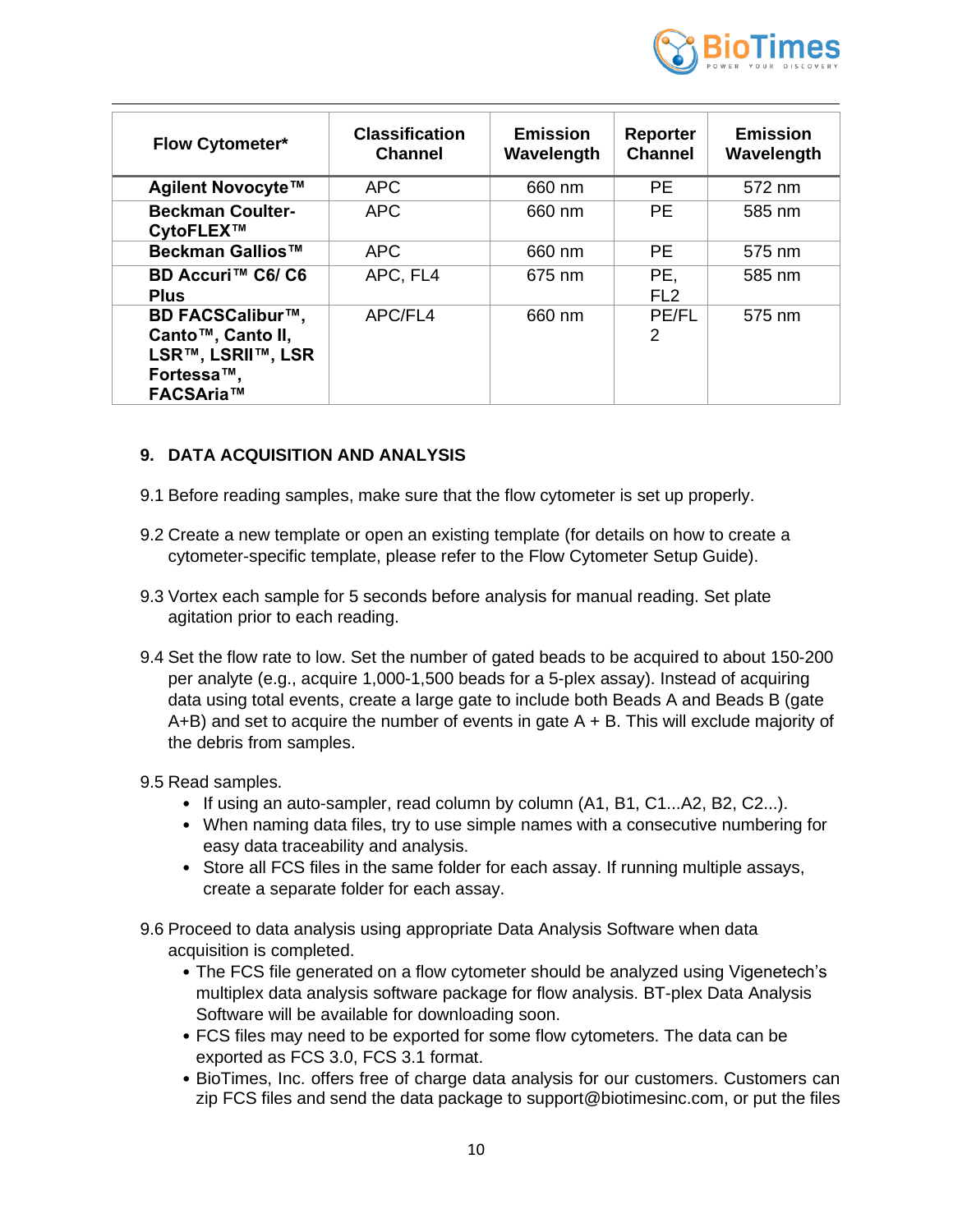

in a secure shared location such as Dropbox, along with detailed instructions on standard concentrations, plate map, and sample replicate information. Upon timely communication with us, we will analyze the data and send the results back within 3 business days.

# <span id="page-10-0"></span>**10. ASSAY CHARACTERIZATION**



#### 10.1 Representative Standard Curves

This standard curve was generated using the BT-plex Human AD Panel 1 for demonstration purpose only. A standard curve must be run with each assay.

10.2 Assay Sensitivity (Pending final validation)

The assay sensitivity or minimum detectable concentration (MDC) is the theoretical limit of detection calculated using the Data Analysis Software by applying a 5-parameter curve fitting algorithm. The sensitivity data is for reference use only.

| <b>Target</b>    | <b>MDC</b> | Unit  |
|------------------|------------|-------|
| Aßx40            | 0.04       | pg/mL |
| Aßx42            | 0.02       | pg/mL |
| $\alpha$ -SYN    | 0.03       | ng/mL |
| pTau-181         | 0.02       | pg/mL |
| <b>Total Tau</b> | 0.49       | pg/mL |

### 10.3 Cross-Reactivity

There is no cross-reacting signal within the 5-plex assay panel. In addition, twenty-six different recombinant human proteins and complete bovine serum were tested using the BT-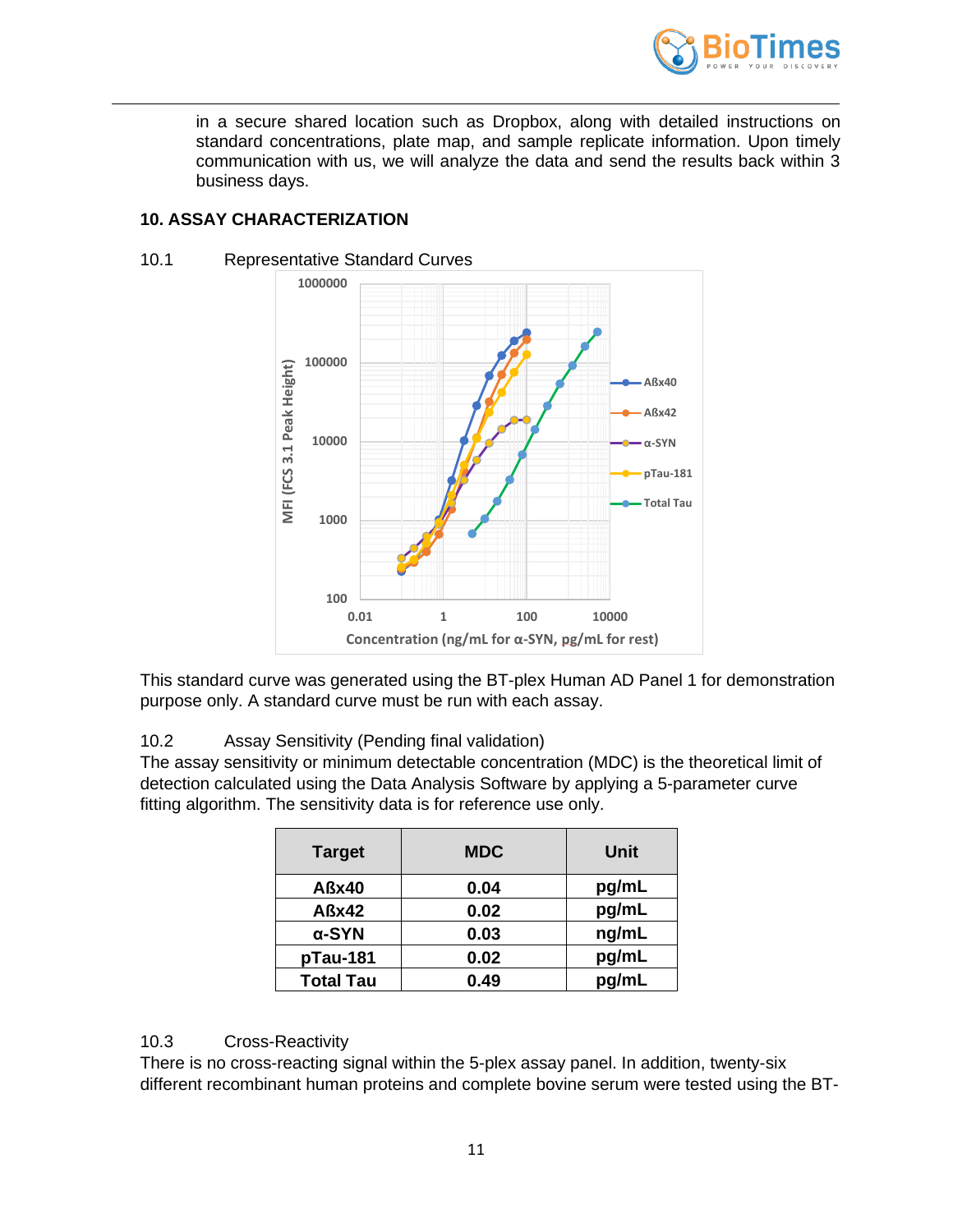

plex High Sensitivity Human AD Biomarker Panel 1. There is no detectable cross-reacting signal.

# 10.4 Accuracy (Spike Recovery)

Samples with known concentrations of targets were spiked into 5 individual unknow serum samples at 3 levels of concentrations. The spiked samples were then quantified using Human AD Panel 1. The average % recovery is in general within acceptable ranges for all targets except for pTau-181, for which no data can be obtained reliably due to phosphorylation-related technical uncertainty in serum samples.

| <b>Target</b>    | <b>Accuracy</b> |
|------------------|-----------------|
| Aß1-40           | 99.0            |
| Aß1-42           | 71.0            |
| α-SYN            | 86.6            |
| pTau-181         | NА              |
| <b>Total Tau</b> | 87.4            |

## 10.5 Sample Linearity of Dilution

Serum samples with high concentration of targets were diluted serially (2, 4, 8-fold) with Assay Buffer and then quantified using the High Sensitivity Human AD panel 1. On average, the linearity of sample dilution for all targets are acceptable.

| <b>Target</b>    | <b>Linearity of</b><br><b>Dilution</b> |
|------------------|----------------------------------------|
| Aß1-40           | 77.1                                   |
| Aß1-42           | 72.5                                   |
| $\alpha$ -SYN    | 93.0                                   |
| pTau-181         | 104.5                                  |
| <b>Total Tau</b> | 86.9                                   |

### 10.6 Intra-Assay Precision

Two independent samples were measured 8 times on the same plate. The overall intraassay CV% is less than 10%.

| <b>Target</b>    | <b>Intra-assay CV%</b> |
|------------------|------------------------|
| Aß1-40           | 7.9                    |
| Aß1-42           | 6.6                    |
| α-SYN            | 3.0                    |
| pTau-181         | 5.1                    |
| <b>Total Tau</b> | 3.1                    |

10.7 Inter-Assay Precision

Inter-assay CV is in general less than 15% for all assays within the panel.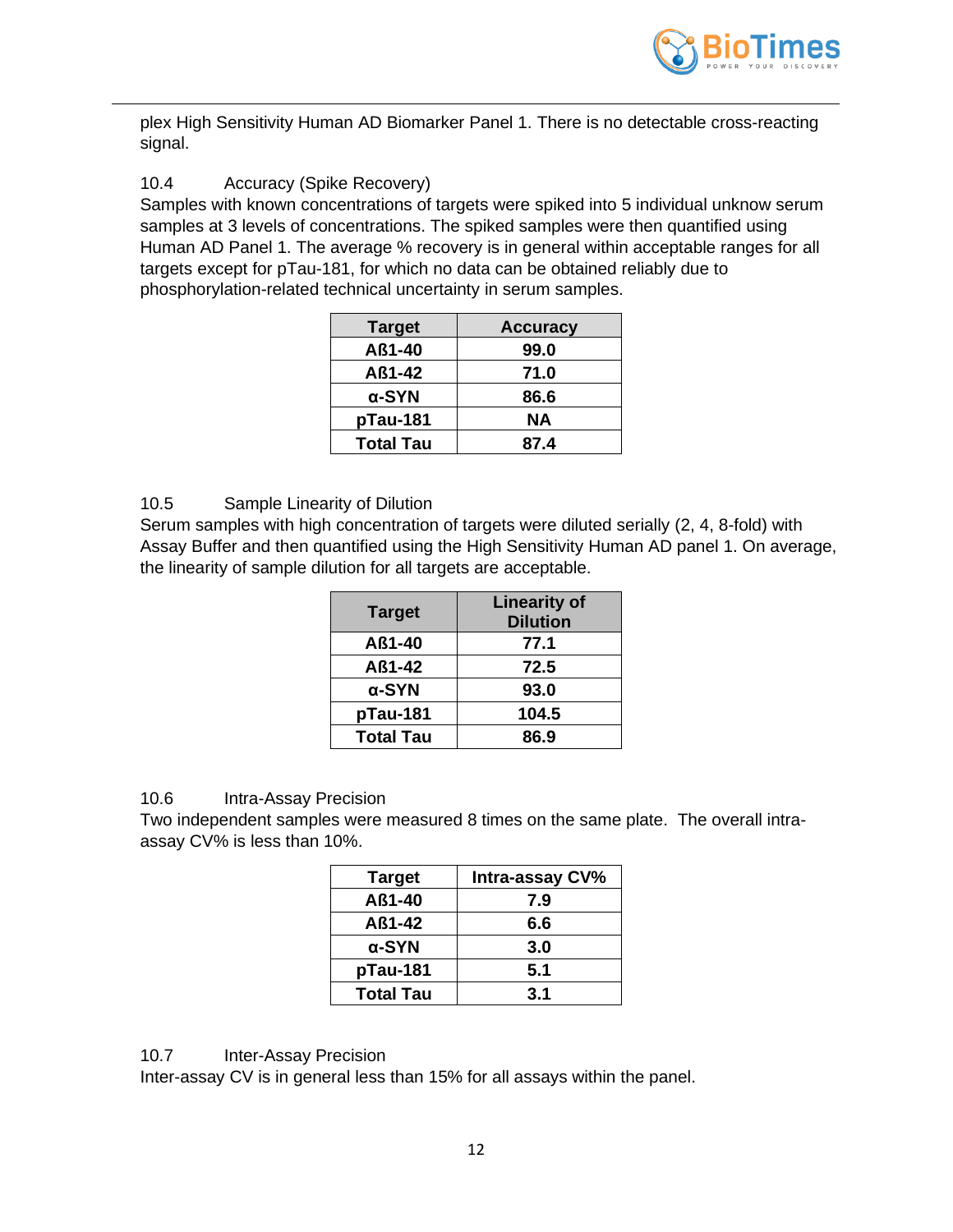

10.8 Biological Samples Serum samples from 10 presumptive healthy donors were tested.

| <b>Target</b>    | <b>Sample Detectability</b>          |
|------------------|--------------------------------------|
| Aß1-40           | Non-detectable to low pg/mL range    |
| Aß1-42           | Non-detectable to low pg/mL range    |
| $\alpha$ -SYN    | Mostly detectable at low ng/mL range |
| pTau-181         | <b>Mostly Non-detectable</b>         |
| <b>Total Tau</b> | <b>Mostly Non-detectable</b>         |

Serum samples from recovered Covid-19 subjects demonstrated increased serum α-Synuclein concentrations post SARS-CoV-2 infection.

Limited number of commercially available CSF samples from clinically AD subjects were also evaluated and demonstrated signal changes consistent with literature.